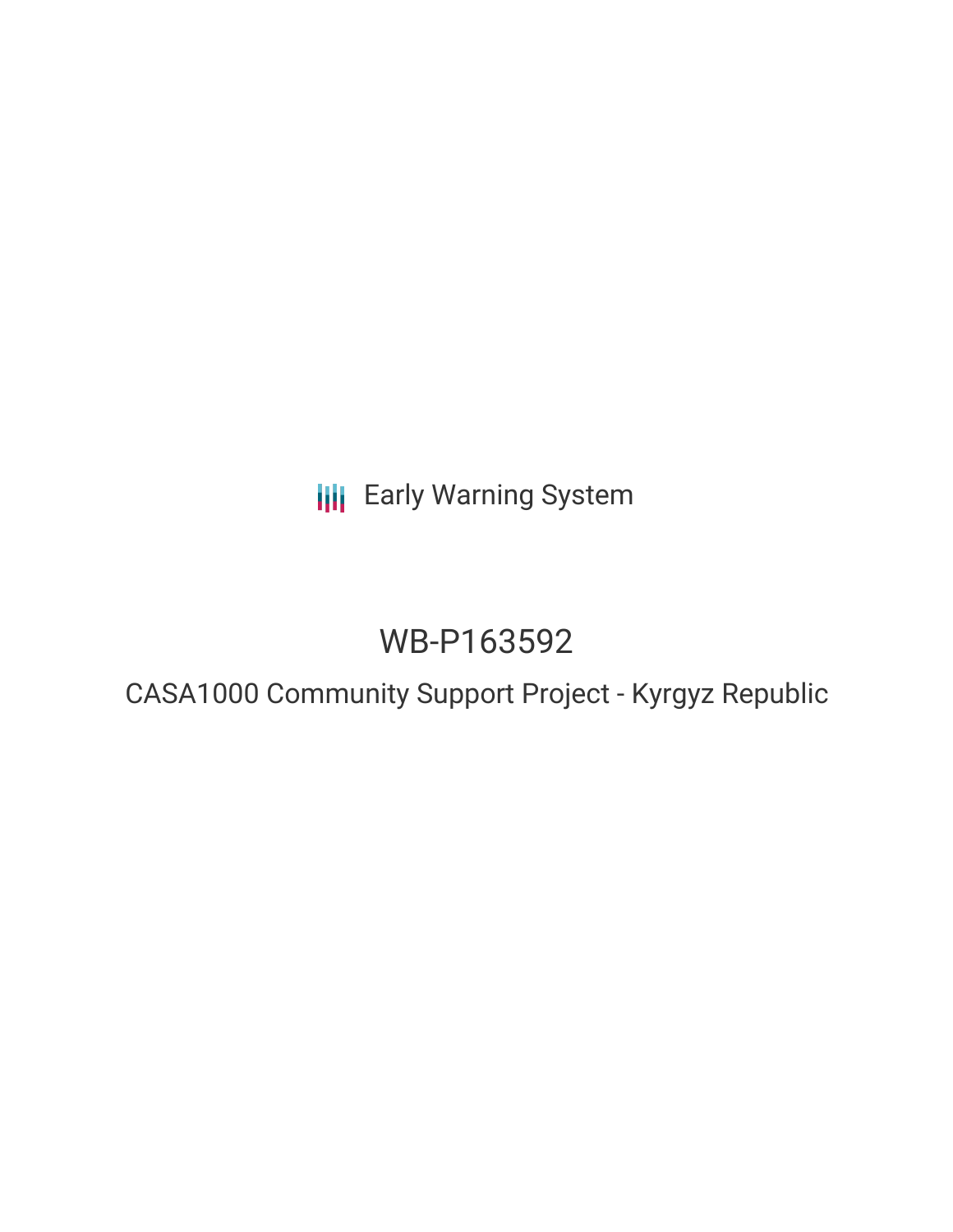

### **Quick Facts**

| <b>Countries</b>               | Kyrgyzstan                           |
|--------------------------------|--------------------------------------|
| <b>Financial Institutions</b>  | World Bank (WB)                      |
| <b>Status</b>                  | Active                               |
| <b>Bank Risk Rating</b>        | B                                    |
| <b>Voting Date</b>             | 2018-04-10                           |
| <b>Sectors</b>                 | Construction, Energy, Infrastructure |
| <b>Investment Type(s)</b>      | Loan                                 |
| <b>Investment Amount (USD)</b> | \$10.00 million                      |
| <b>Project Cost (USD)</b>      | \$11.00 million                      |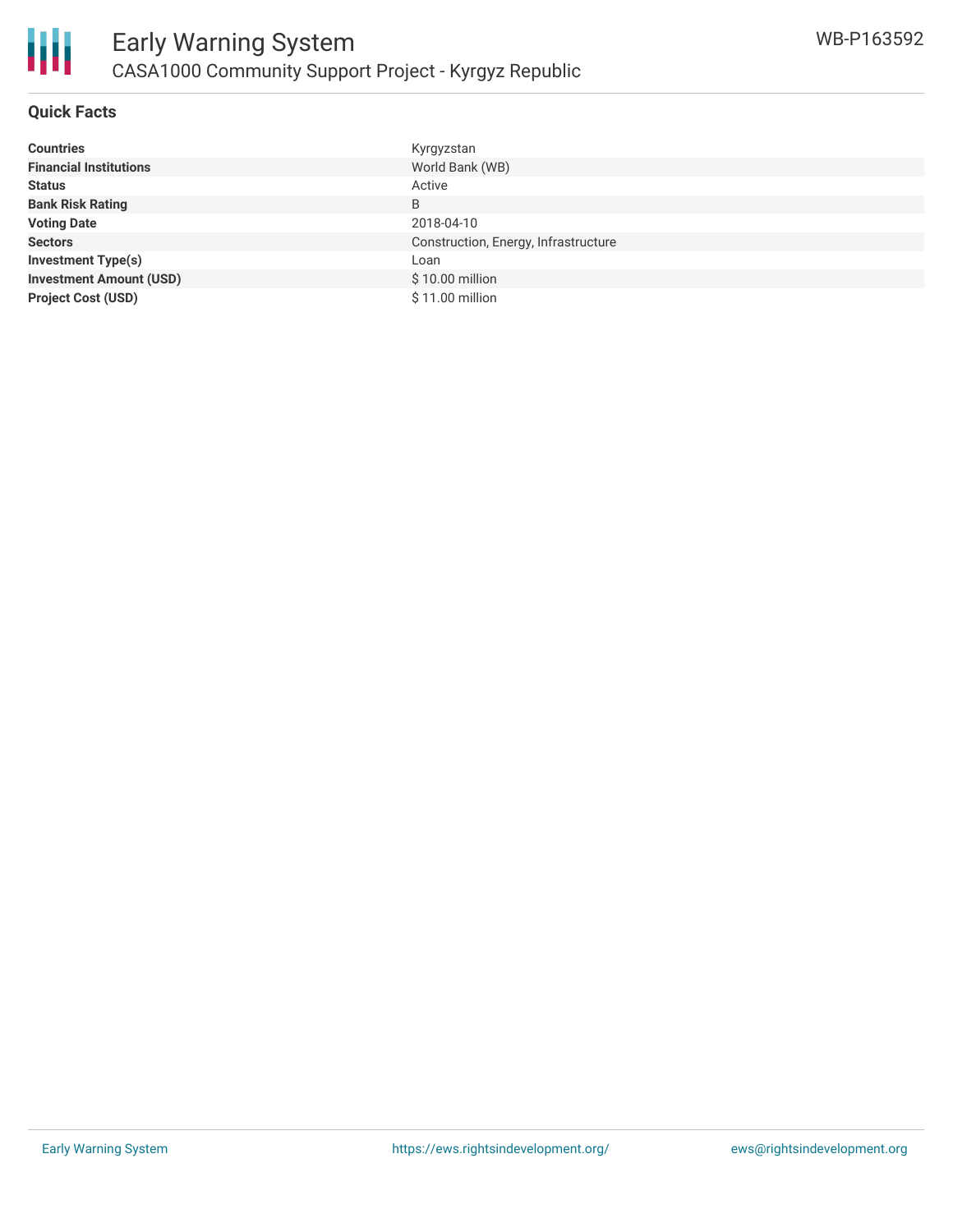

## **Project Description**

This project provides financing for the development of social and economic infrastructure in target villages near the CASA-1000 transmission line, including support for community-led investments in social and economic infrastructure. Components include:

- Support for electricity improvements
- Support for social infrastructure and services
- Support for livelihoods facilities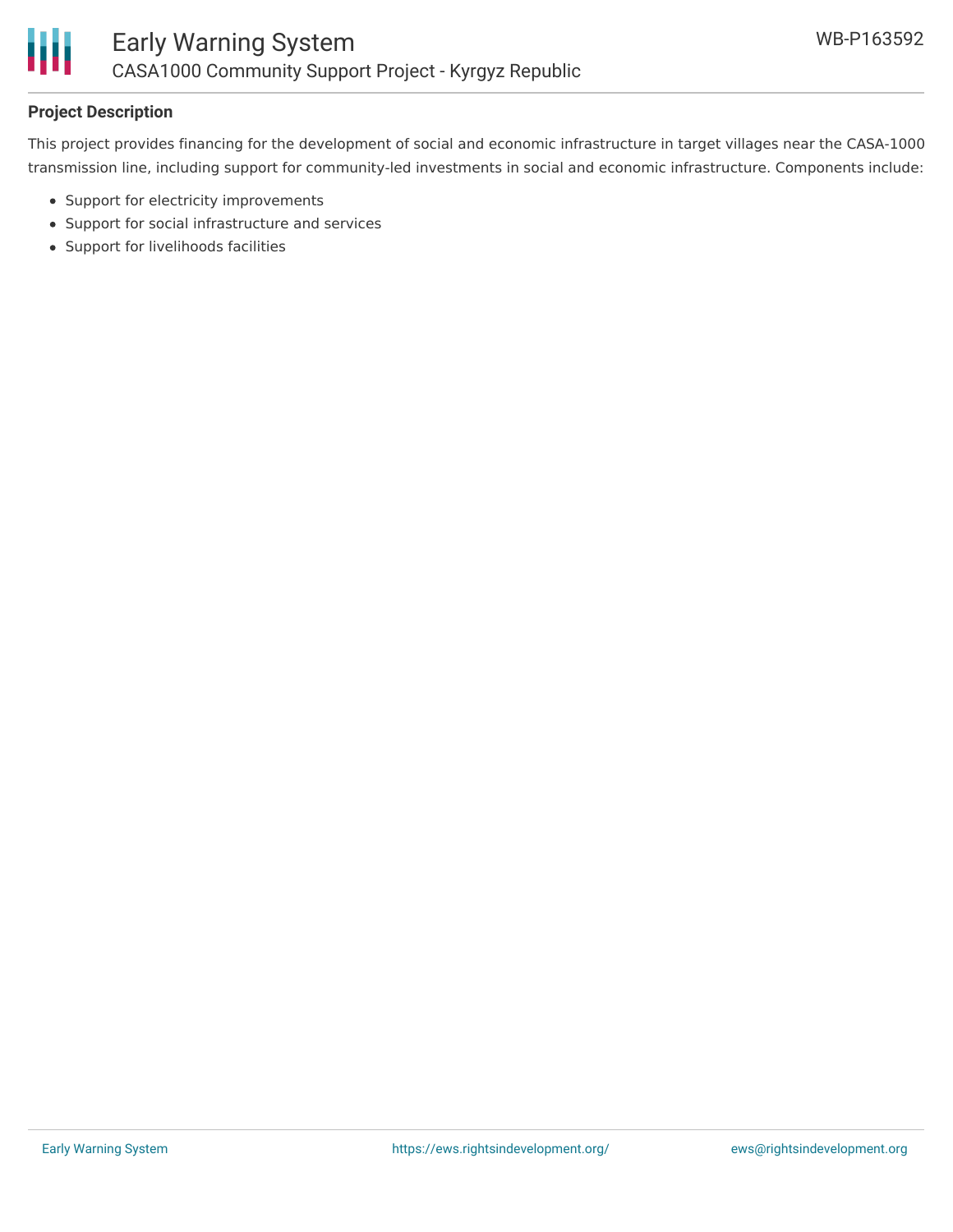

## **Investment Description**

World Bank (WB)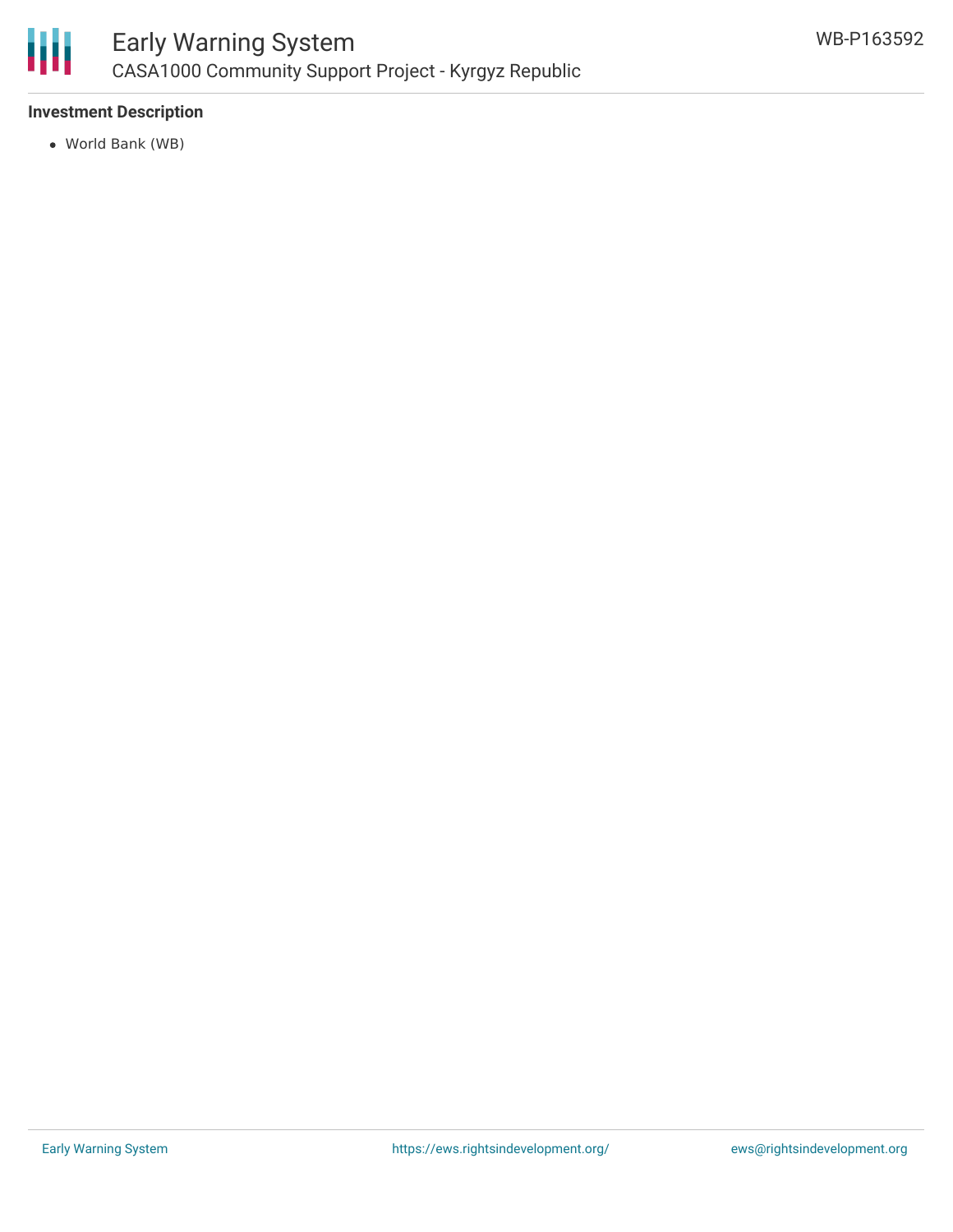

## **Contact Information**

### **World Bank**

Janelle Plummer Senior Social Development Specialist

Holly Welborn Benner Senior Social Development Specialist

#### **Borrower/Client/Recipient**

Ministry of Finance Mirlanbek Baigonchokov Baigonchokov Deputy Minister [minfin@minfin.kg](mailto:minfin@minfin.kg)

#### **Implementing Agencies**

Community Development and Investment Agency Arstan Muktarov Executive Director [amuktarov@aris.kg](mailto:amuktarov@aris.kg)

#### **ACCOUNTABILITY MECHANISM OF WORLD BANK**

The World Bank Inspection Panel is the independent complaint mechanism and fact-finding body for people who believe they are likely to be, or have been, adversely affected by a World Bank-financed project. If you submit a complaint to the Inspection Panel, they may investigate to assess whether the World Bank is following its own policies and procedures for preventing harm to people or the environment. You can contact the Inspection Panel or submit a complaint by emailing ipanel@worldbank.org. You can learn more about the Inspection Panel and how to file a complaint at: http://ewebapps.worldbank.org/apps/ip/Pages/Home.aspx.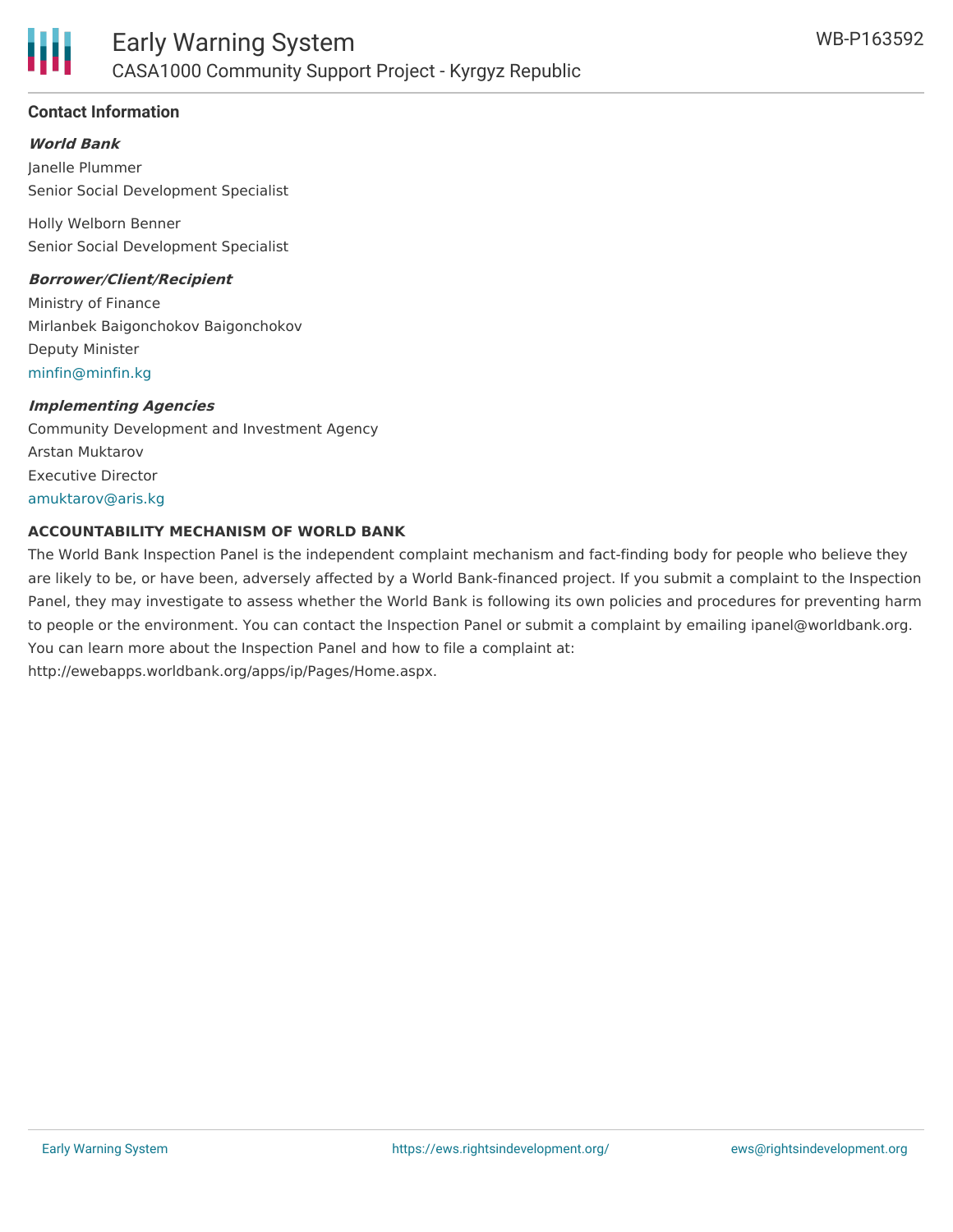

## Early Warning System

CASA1000 Community Support Project - Kyrgyz Republic

#### **Bank Documents**

- Concept Project Information [Document-Integrated](https://ewsdata.rightsindevelopment.org/files/documents/92/WB-P163592_Ch0vGuB.pdf) Safeguards Data Sheet CASA-1000 Community Support [Original Source]
- Concept Project Information [Document-Integrated](https://ewsdata.rightsindevelopment.org/files/documents/92/WB-P163592_0XqNkYg.pdf) Safeguards Data Sheet CASA-1000 Community Support [Original Source]
- Kyrgyz Republic CASA1000 [Community](https://ewsdata.rightsindevelopment.org/files/documents/92/WB-P163592.pdf) Support Project (English) [\[Original](http://documents.worldbank.org/curated/en/878901523584951785/pdf/PAD-FINAL-Kyrgyz-Republic-P163592-03262018.pdf) Source]
- Kyrgyz Republic Community Support Program Project : environmental assessment : [Environmental](http://documents.worldbank.org/curated/en/974421511961652743/pdf/SFG3832-EA-P163592-Box405314B-PUBLIC-Disclosed-11-29-2017.pdf) socia [Original Source]
- Kyrgyz Republic Community Support Project : resettlement plan : [Resettlement](http://documents.worldbank.org/curated/en/670691512449094472/pdf/SFG3834-RP-P163592-Box405315B-PUBLIC-Disclosed-12-4-2017.pdf) policy framework (Eng [Original Source]
- Project Information [Document-Integrated](https://ewsdata.rightsindevelopment.org/files/documents/92/WB-P163592_IXTQhdy.pdf) Safeguards Data Sheet (English) [\[Original](http://documents.worldbank.org/curated/en/737061515732340772/pdf/Project-Information-Document-Integrated-Safeguards-Data-Sheet.pdf) Source]